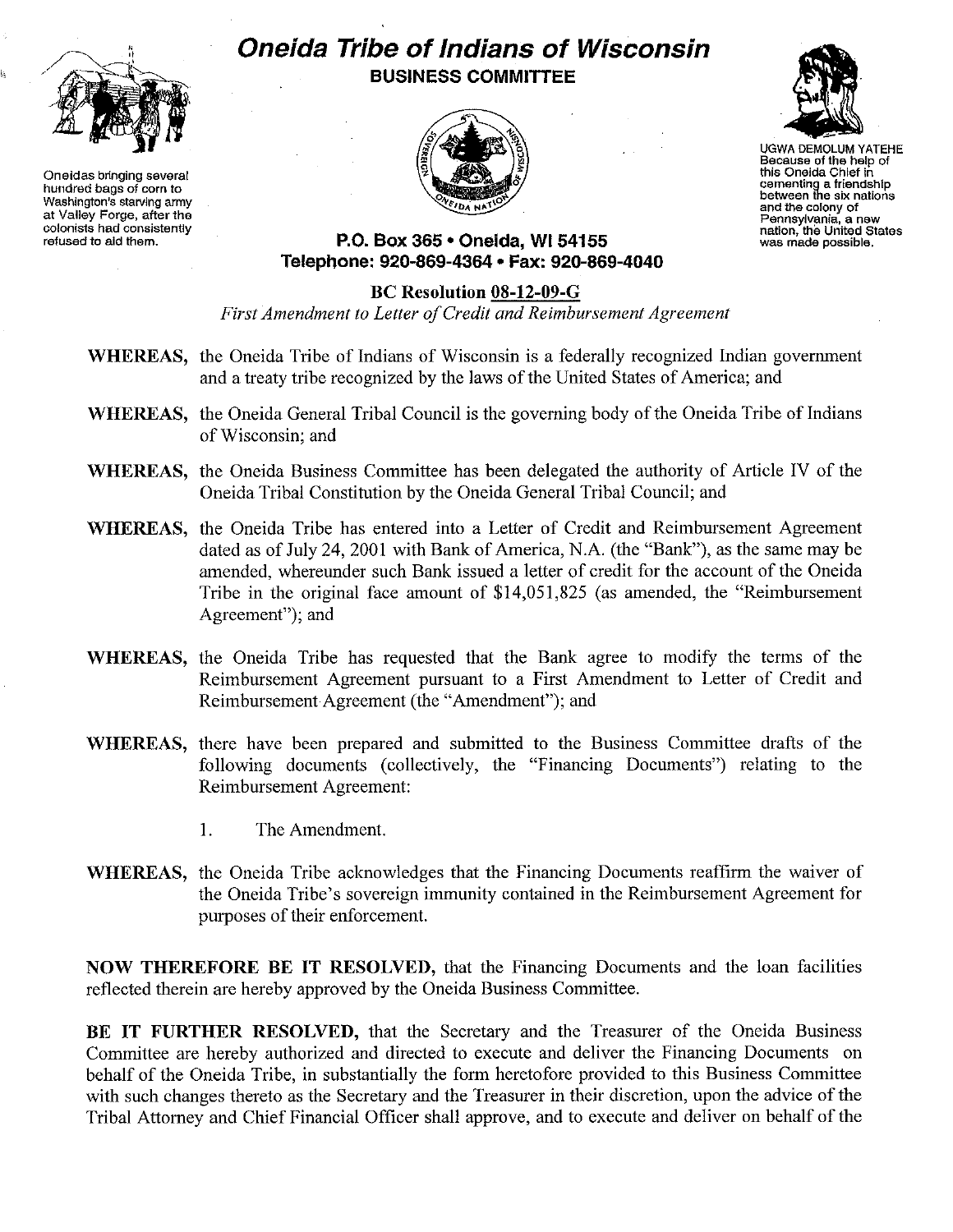Oneida Tribe such additional instruments and certifications as may be necessary and appropriate in order to implement this Resolution and to evidence or secure the Credit Agreement, as amended by the Financing Documents, the Secretary's and the Treasurer's execution and delivery of any document or additional instrument or certification being conclusive evidence of their approval thereof in accordance with this Resolution.

**BE IT FURTHER RESOLVED,** that the approvals and authorizations herein contained shall constitute sufficient approvals and authorizations for the borrowing, repayment and reborrowing, from time to time, of the amounts available to be borrowed, and requests for extensions of letters of credit, by the Oneida Tribe under the Financing Documents in the manner provided therein without further action of this Oneida Business Committee.

**BE IT FURTHER RESOLVED,** that the approvals and authorizations herein contained shall constitute sufficient approvals and authorizations for the borrowing, repayment and reborrowing, from time to time, of the amounts available to be borrowed, and requests for extensions of letters of credit, by the Oneida Tribe under the Financing Documents in the manner provided therein without further action of this Oneida Business Committee.

**BE IT FURTHER RESOLVED,** it is hereby acknowledged that each and every note, pledge agreement, collateral agreement, and other instrument made pursuant to the foregoing Resolutions is and will be made and given for the business purposes of the Oneida Tribe.

**BE IT FINALLY RESOLVED,** the Secretary of the Oneida Business Committee shall certify to the Lenders the names and signatures of the persons who presently are duly elected, qualified and acting as the officers authorized to act under the foregoing Resolutions, and the Secretary of the Oneida Business Committee shall from time to time hereafter, upon a change in the facts so certified, immediately certify to the Lenders the names and signatures of the persons then authorized to sign or to act, the Lenders shall be fully protected in relying on such certificates and on the obligation of the Secretary of the Oneida Business Committee immediately to certify to the Lenders any change in any fact certified, and the Lenders shall be indenmified and saved harmless by the Oneida Tribe from any and all claims, demands, expenses, costs and damages resulting from or growing out of honoring or relying on the signature or other authority (whether or not property used) or any officer whose name and signature was so certified, or refusing to honor any signatures or authority not so certified.

## **CERTIFICATION**

I, the undersigned, as Secretary of the Oneida Business Committee, hereby certify that the Oneida Business Committee is composed of 9 members of whom 5 members constitute a quorum. 7 members were present at a meeting duly called, noticed and held on the 12<sup>th</sup> day of August 2009; that the foregoing resolution was duly adopted at such meeting by a vote of 6 members for; 0 members against; and I member not voting; and that said resolution has not been rescinded or amended in any way.

I further certify that the Oneida Business Committee has, and at the time of adoption of the foregoing Resolutions had, full power and lawful authority to adopt the foregoing resolutions and to confer the powers therein granted upon the officers designated, and that such officers have full power and authority to exercise the same.